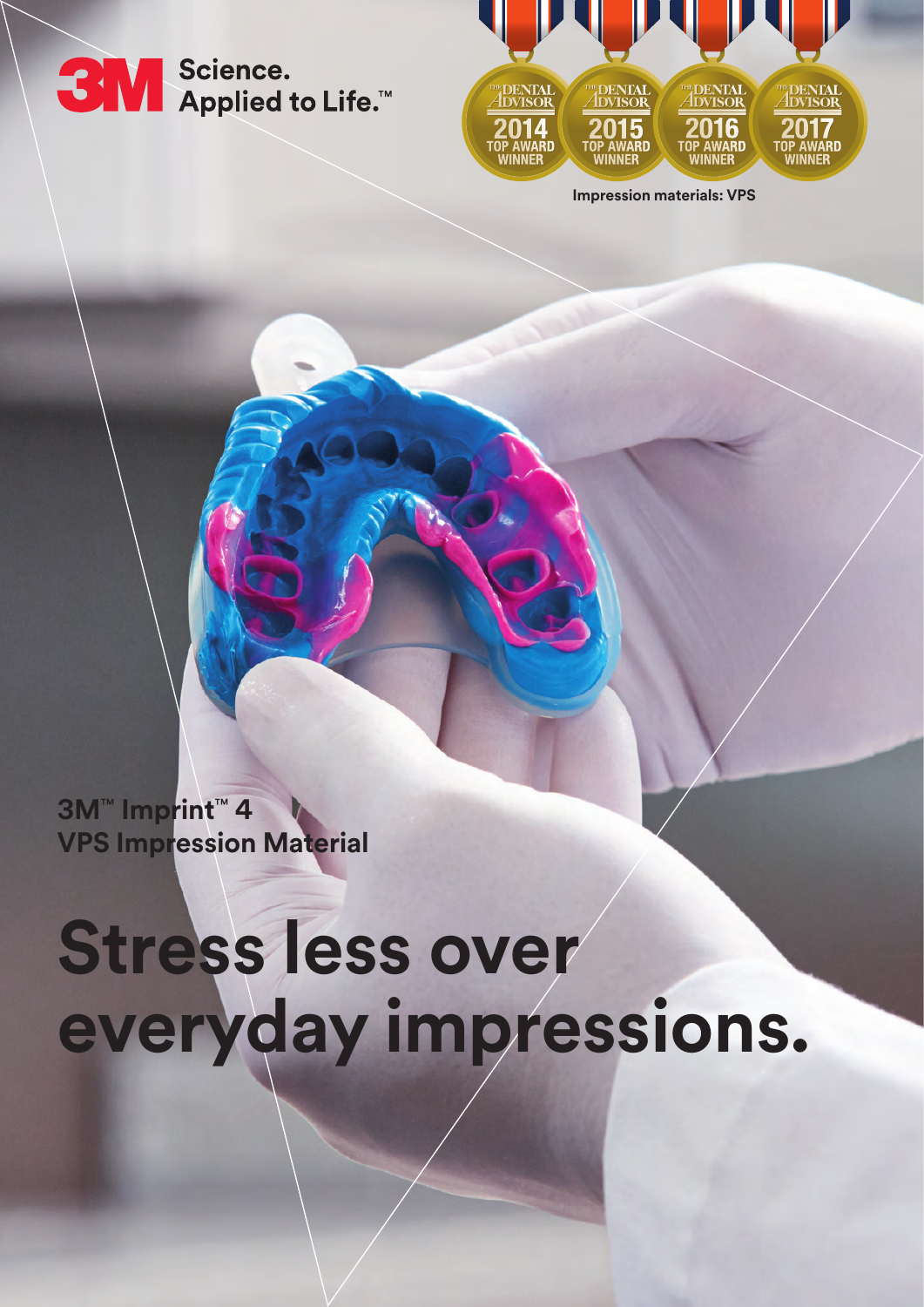## **Make precision an everyday occurrence.**

### **3M**™ **Imprint**™ **4 VPS Impression Material**

Say "YES" to the VPS impression material with the shortest intra-oral setting time. Move through your day with control, precision and speed. Deliver accurate impressions the first time with the fastest VPS material compared with leading products on the market.<sup>1</sup>

It's simply a better way to make better impressions.

### **Control**

#### **Long working time for you.**

Having adequate working time is important for accurate results. Imprint 4 VPS impression material gives you all the working time you need.

Due to the unique chemistry, the setting time doesn't start until the **end** of the working time. That means you'll have a sufficient amount of time to load and seat the tray – no stressful race against the clock.

 $\blacksquare$ 

### **Precision**

#### **Super hydrophilicity.**

Imprint 4 VPS impression material is super-hydrophilic, and displaces moisture right from the start in the unset state.<sup>2</sup> That allows the material to reproduce accurate details even in a moist environment – giving you ultimate precision and confidence.3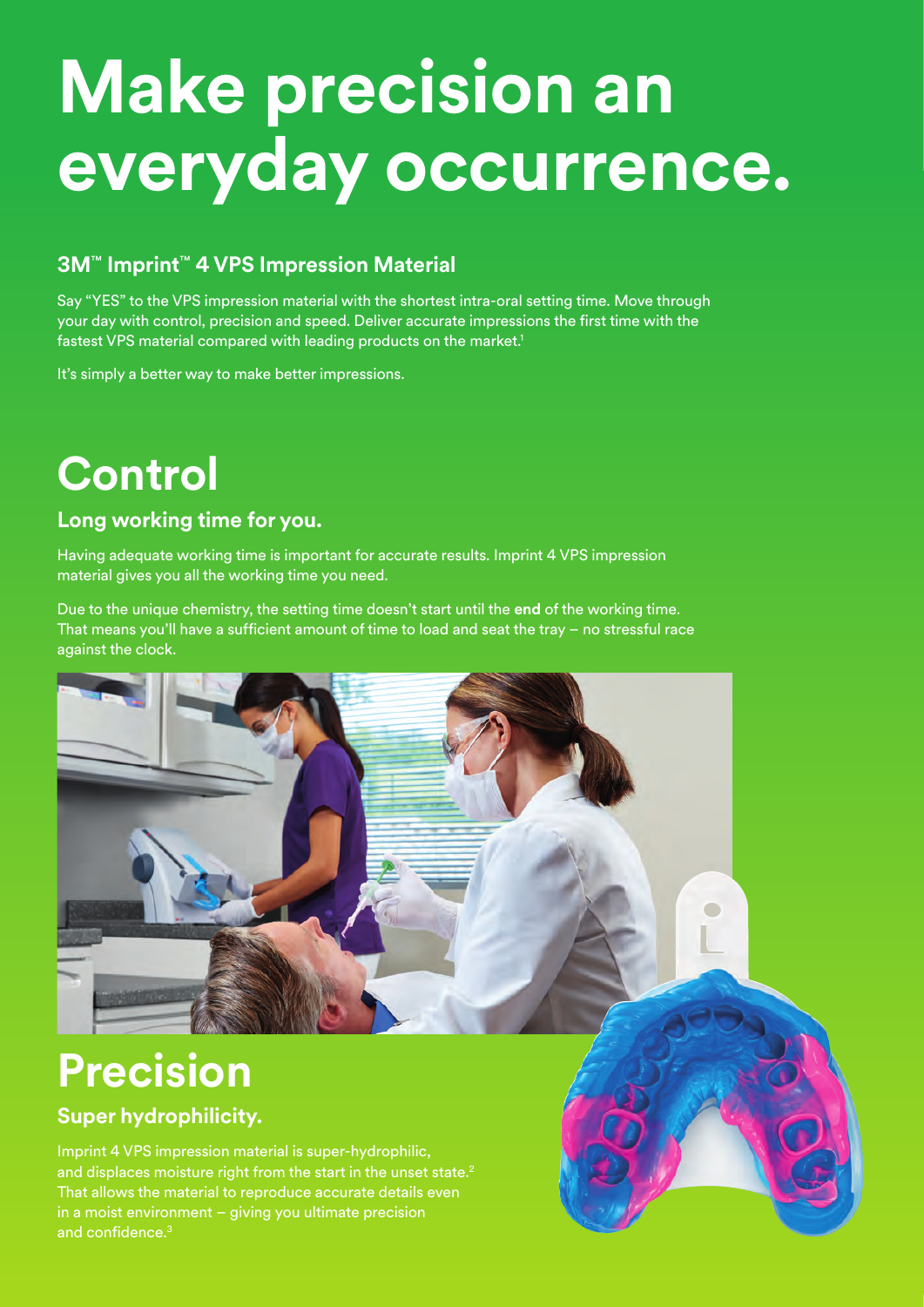## **Speed**

### **Reduced chair time and stress for patients.**

Imprint 4 VPS impression material has the shortest intra-oral setting time among leading VPS fast-setting impression materials.4 We achieved this with an innovative active self-warming feature to accelerate setting time.



#### **The impression material with active self-warming.**

Imprint 4 VPS impression material has an accelerated setting reaction to speed intra-oral setting time. The material quickly warms up to body temperature (37°C/98.6°F), which



also increases patient comfort. Infrared images of various VPS materials during setting. Only 3M™ Imprint™ 4 VPS Impression Material shows a 21°C significant temperature increase. All images were taken at room temperature (23°C/73.4°F). Images show the materials at the time of their maximum temperature.

Source: 3M internal tests. Data available on request at 3M.

#### **You can get the working time you need and choose the setting time you want.**



#### **Super quick set materials**

- $\blacktriangleright$  The ideal solution for 1- or 2-unit cases
- Working time\* up to 1:15 minutes
- Intra-oral syringing time up to 35 seconds

#### **Regular set materials**

- Get even more working time, which is especially valuable for larger cases
- Working time\* up to 2:00 minutes
- Intra-oral syringing time up to 1:00 minute

**Working time** includes mixing and handling at 23°C.

**Setting time** shown is intra-oral setting time which starts when the tray is inserted into the mouth. It is not necessary to add unused working time. Seat the tray in the patient's mouth and then start the timer (1:15 for super quick set material or 2:00 for regular set material).